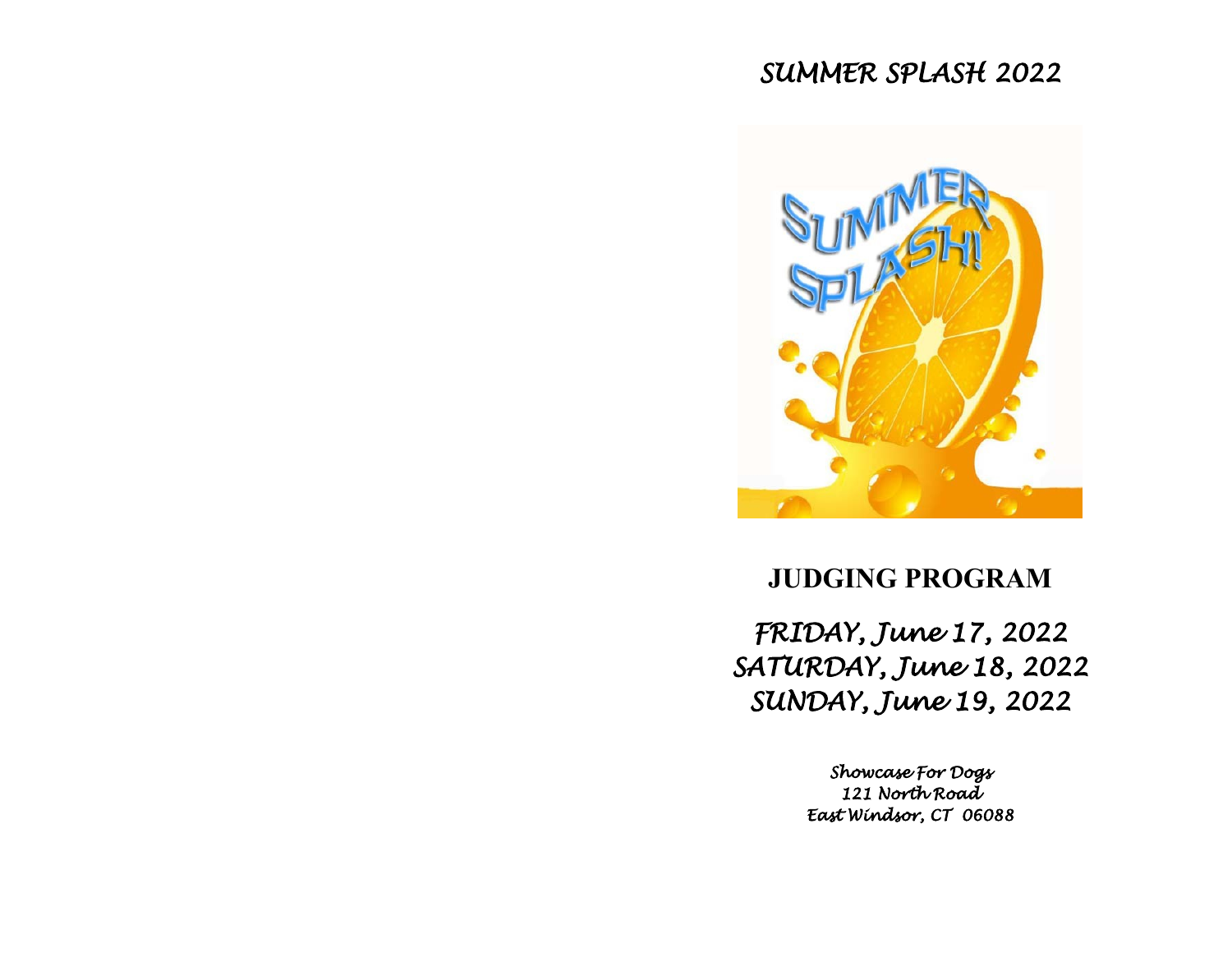# **FRIDAY, Nutmeg Afghan Hound Club**

### **PROGRAM OF JUDGING**

**RING ONE Judge: MICHELE TRIFIRO**

**12:30 P.M. 7** SWEEPSTAKES ( 3 Dogs - 4 Bitches )

**Fifteen (15) Minute Breaks After Completion of Sweepstakes** 

**RING ONE Judge: CLAIRE MILLWARD**

- 9 REGULAR DOG CLASSES
- 13 REGULAR BITCH CLASSES

Break at Judges Discretion

15 BEST OF BREED COMPETITION ( 8 Dogs - 7 Bitches )

BEST PUPPY

BEST BRED BY EXHIBITOR

There are 37 dogs entered in this show with a total entry of 44

### **ALL BEST OF BREED CHANGES MUST BE MADE BY 11:00 A.M**

### **ACCOMMODATIONS**

**HARTFORD/WINDSOR MARRIOTT (860) 688-7500** 28 Day Hill Rd, Windsor, CT **7 miles to show site** \$50 non-refundable Pet Cleaning fee. 2 dogs max per room.

**RAMADA by WYNDHAM WINDSOR LOCKS (860) 254-4311** 338 South Center St, Windsor Locks, CT **4 miles to show site** \$100 non-refundable Pet Cleaning fee. 2 dogs max per room.

**LA QUINTA HOTEL & SUITES (860) 623-3336** 64 Ella Grasso Turnpike, Windsor Locks, CT **7 miles to show site**

**RED ROOF INN (860) 741-2571** 5 Hazard Ave, Enfield, CT **6.5 miles to show site** 

**There is RV parking available at the Show Site. \$20 per night**. Contact Annette Fortune, [showcasefordogs@aol.com](mailto:showcasefordogs@aol.com), for RV reservation form

### **DIRECTIONS TO SHOW SITE**

### **From The North:**

Take RT 91 South to Exit 45. Go left at light at the end of the exit ramp. Travel 1 ½ miles and look for site on the left at Forovan Way.

### **From The South:**

Take RT 91 North to Exit 45. Go right at the light at the end of the exit ramp. Travel 1 ½ miles and look for the site on the left at Forovan Way.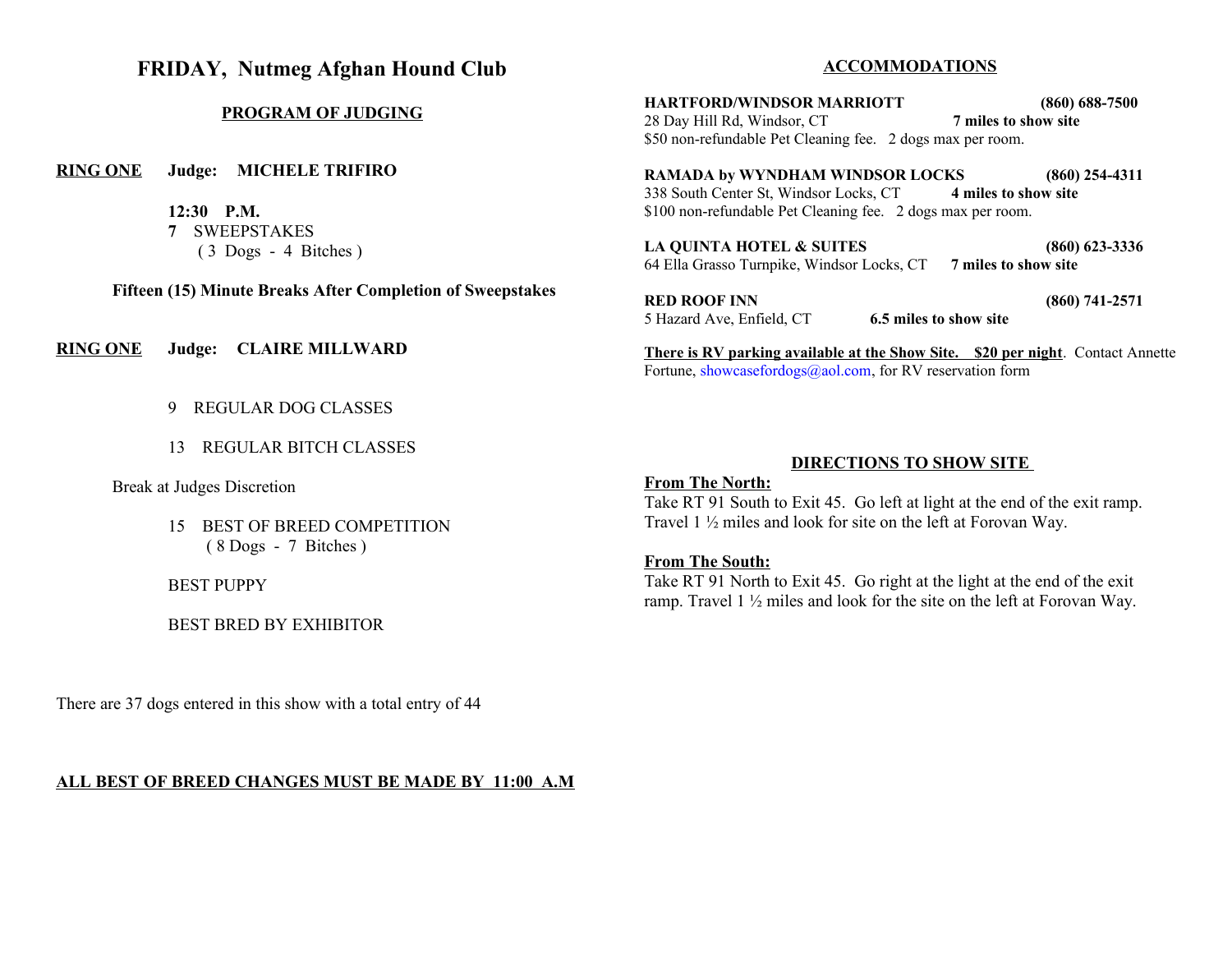# **NOTICE TO ALL EXHIBITORS**

There will be Several Pop-Up tents set up for those that do NOT have their own. Marked with signs saying '**General Grooming**'

Pop-up tents WILL be allowed around the ring

Dogs may arrive any time prior to their scheduled time of judging. Dogs not required for further judging will be excused.

Entry fees shall **not** be refunded in the event that a dog is absent, disqualified, excused by Veterinarian or Judge, or barred from competition by action of Show Committee. If because of riots, civil disturbances or other acts beyond the control of the management it is impossible to open or complete the show, no refund of entry fee will be made.

# The **COLONIAL AFGHAN HOUND CLUB & the NUTMEG AFGHAN HOUND CLUB** thank you for your entry and we hope you have an enjoyable day!

# **PLEASE CLEAN UP AFTER YOUR DOGS!!!**

# **SATURDAY AM Colonial Afghan Hound Club**

# **PROGRAM OF JUDGING**

**RING ONE Judge: LOIS SNYDER**

**9:30 A.M. 7** SWEEPSTAKES ( 3 Dogs - 4 Bitches )

# **Fifteen (15) Minutes After Break Completion of Sweepstakes**

**RING ONE Judge: SHALISA NEELY** 

- 9 REGULAR DOG CLASSES
- 12 REGULAR BITCH CLASSES

Break at Judges Discretion

14 BEST OF BREED COMPETITION ( 9 Dogs - 5 Bitches )

BEST PUPPY

BEST BRED BY EXHIBITOR

NATIONAL OWNER HANDLER

There are 35 dogs entered in this show with a total entry of 42.

### **ALL BEST OF BREED CHANGES MUST BE MADE BY 8:30 A.M**